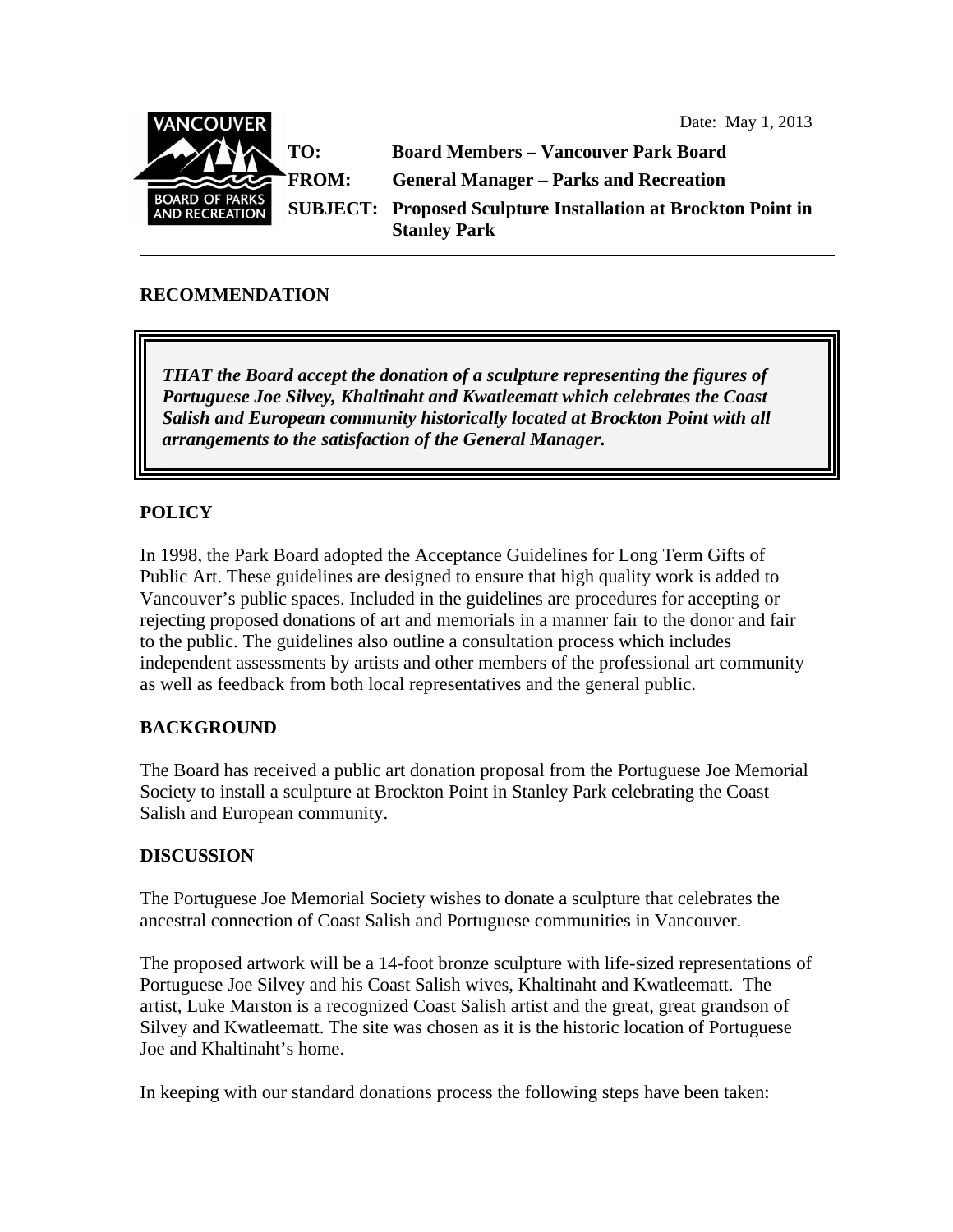- A formal letter from the sponsor proposing the donation and accepting responsibility for all costs associated with the project was requested and received;
- Letters of support from local First Nations (Musqueam, Tsleil-Waututh and Squamish) have been received. A letter of support from the Portuguese Consulate-General has also been received.
- Technical approval meetings were convened, process requirements including the Park Board's archaeological standards were agreed to and site approvals obtained;
- The aesthetic review was completed on December 10, 2012 by the Public Art Committee (PAC) with unanimous approval of the work and the siting.
- A community consultation involving: signage on site, notices at the Legends of the Moon gift shop, Stanley Park Information Booth and at the West End Community Centre, information in the City's *Vancouver Matters* ad in the Vancouver Courier, social media promotion of online survey
- The public were given a 19 day window in which to respond. 138 responses were received, out of which 89 responded positively, 41 responded neutrally.
	- o The majority of the positive comments remarked on the importance of celebrating multi-culturalism and the historical relationship between European/Portuguese and First Nations peoples;
	- o The primary concern was that the area is becoming cluttered especially with the proximity of the Harry Jerome statue; staff has recorded that with the addition of this work the site should now be considered full.
- Stakeholder review was completed through a presentation to the Stanley Park Stakeholders meeting where a general assent was obtained; a follow-up e-mail for any members who were not able to attend was sent out. Individual e-mails were also sent to the Salvation Army and the sister of Harry Jerome in consideration of the adjacent monuments. No communications were received in response.

Staff is recommending the Board approve this proposal.

# **SUMMARY**

This proposal meets the Board's criteria for "Long Term Gifts of Public Art and Memorials". The artwork is a significant donation and is unique in its commemoration of historic European and First Nations relations.

Prepared by:

jpw Arts, Culture and Environment Vancouver Board of Parks and Recreation Vancouver, BC